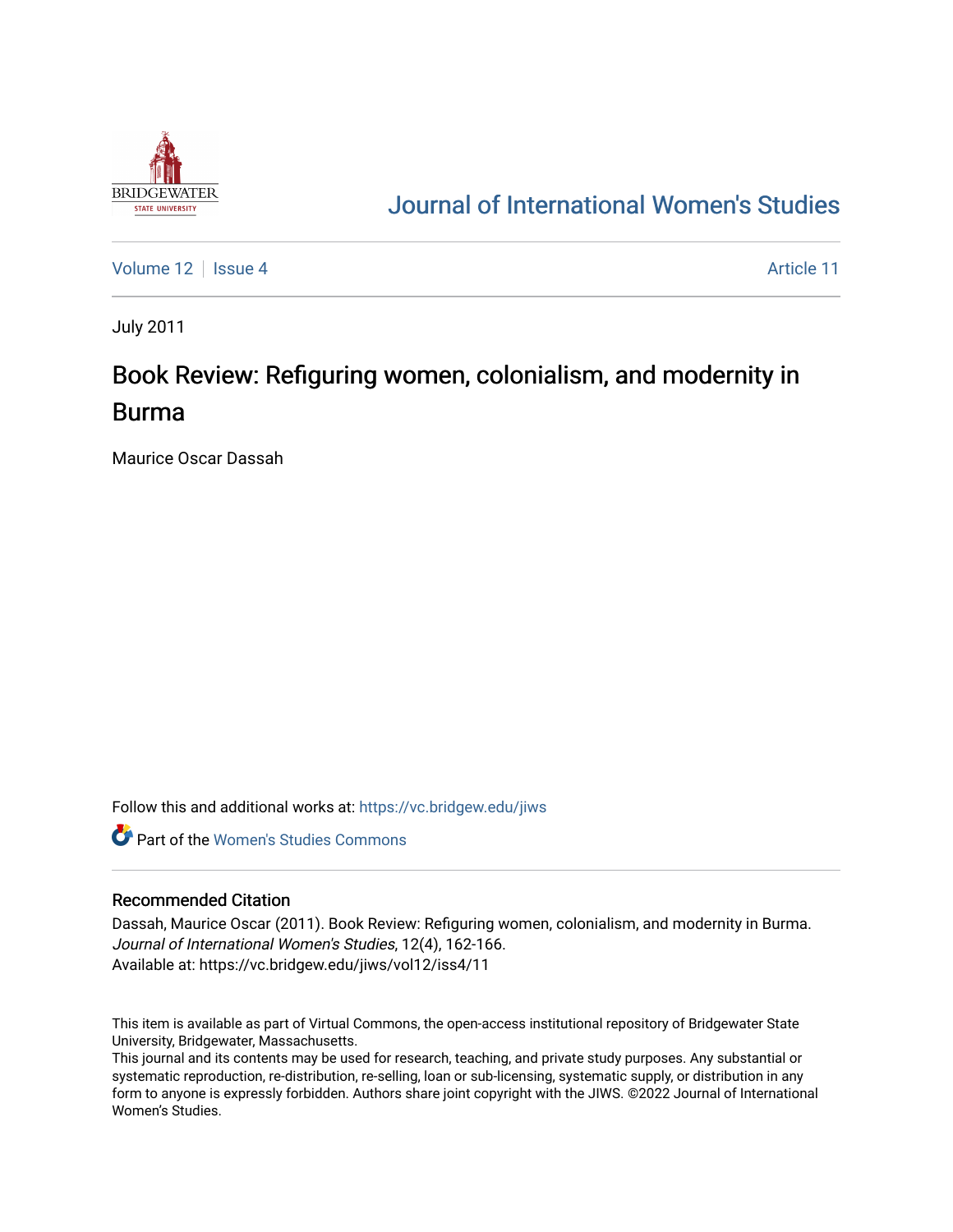### *Refiguring women, colonialism, and modernity in Burma***. 2011. Chie Ikeya. Honolulu: University of Hawai'i Press 239pp ISBN 96822-1888 (hbk) \$45.00**

## Reviewed by Maurice Oscar Dassah<sup>[1](#page-1-0)</sup>

Chie Ikeya's *Refiguring women, colonialism, and modernity in Burma* is a gendered rendition of women's experience of modernity in colonial Burma. In her Introduction, Ikeya pits her social historical masterpiece antithetically to Ma Ma Lay's 1955 *Mon ywe mahu* (Not out of hate). The latter portrayed the incompatibility, irreconcilable confrontation and impossibility of coexistence between Burmese tradition and Western modernity. The book reflects on the relationships among gender, colonialism, and modernity and examines how early twentieth-century transformations in colonial society, education, literary culture, politics, and the marketplace gave rise to new discourses about and practices related to women" (p ix). The author primes the reader to the contrary position she takes in portraying the hidden side of Burmese society, a society that "actively engaged with new and foreign identities, ideas, practices, and institutions whose thoughts and actions crossed religious, racial, and cultural boundaries", one open to influences from beyond and accommodated both westernisation and ethno nationalism (p 2). At the centre of the "modern woman" and colonialism-modernity discourse is feminism. Ubiquitous in various colonial media, the Burmese woman is an embodiment of dualisms: homemaker and public figure, earner and consumer, patriot and defector, pious and infidel, Burmese/Westernised. In particular, her modernity is conveyed in various terms, some with derogatory connotations: *khit kala* ("women of the times")*, khit hmi thu* (up-to-date woman)*, ya khu khit amyothami* (present-day women), *khit hsan thu* (trendy woman), *khit thit amyothami* (woman of the new era) and *tet khit thami* (girl/daughter of the era of advancement).

Chapter 1 takes the reader into the colonial period, from the British attempt at colonising Burma in 1826 to the emerging postcolonial state. Between the beginning and end of colonialism, socioeconomic, political and cultural transformations that gave rise to the emerging discourse on the "modern woman" play out. The role of migrating colonists, immigrants and migrant workers in creating a racially diverse urban society with mixed values through intermarriages and 'loose liaisons' is highlighted. The chapter also highlights the introduction of secular education, different from that provided by of the Buddhist monasteries (sangha), and the emergence of mass print and visual media, which played an important role in projecting the Burmese woman onto the colonial milieu.

The notion that Burmese women were as powerful, if not more, than their western counterparts is explored in chapter 2. Traditionally, gender equality in marriage, inheritance and ownership has always existed in Burmese society. First, according to tradition, women retained their maiden names in marriage. Secondly, backed by Buddhist or customary law, women enjoyed equal property and inheritance rights before, during and after marriage and divorce. Burmese women were also powerful within and outside the family. In addition to being silent rulers by virtue of controlling finances, Burmese women were independent business owners in their own right and worked away from home. Further, the absence of inhumane female-directed traditional customs in Burma

 $\overline{a}$ 

<span id="page-1-0"></span><sup>&</sup>lt;sup>1</sup> Faculty of Informatics and Design, Cape Peninsula University of Technology, Cape Town, South Africa.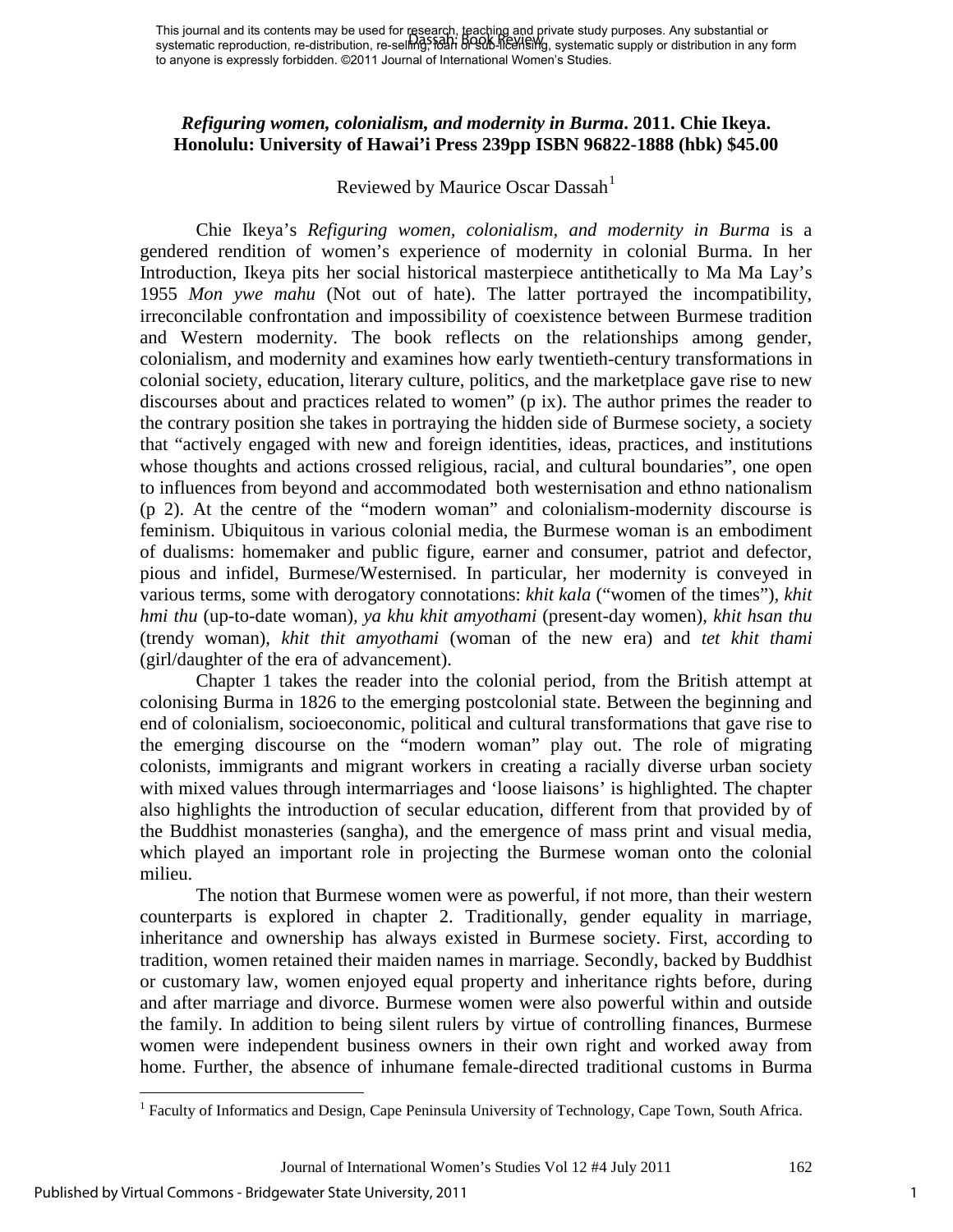enhanced women's liberation, independence and equality with men. Socially, spiritually and politically, Burmese women were subordinated to men as education and literacy was denied to most women (p 52). Monasteries provided education for males only, with limited education available to women from nunneries run by Buddhist nuns and informal religious instruction by monks. However, women from royal or wealthy backgrounds were generally literate. Towards the end of the eighteenth century, literacy among women was widespread and in the early twentieth century when missionaries expanded coeducational public instruction (p 55) female education took a dramatic turn. Following secularisation of education, the 1920s saw the rise of an educated class of Burmese women. Introduction of the first women's column, "Yuwadi sekku" (*Young ladies' eye*s) in *Dagon Magazine*, which projected the image of the iconic young modern woman and her appropriation of knowledge work, a previously men-only domain and use of biographies of Burmese female intellectuals, historical figures and women's portraits helped stimulate female readership (p 69).

Owing to cost and cultural constraints, a small but important number of Burmese women received tertiary education in the 1920s, adding to the ranks of the medical, legal, educational, journalistic professions and, much later, the civil service. Increased access to education led to a wider reading public essential for promoting the image of the *khit kala* in yuwadi columns, with didactic instruments for inculcating readers with new *khit kala* sensibilities (p 69). Well-known publications such as *Dagon, Thuriya, Deedok gyanay (Deedok weekly), Independent* weekly and *Kavi myak mhan* (scholars' eyeglasses) used authorial impersonation, but women replaced male impersonators in the 1930s.

Increasing politicisation of women fueled by nationalist dicourse in the 1920s and 1930s is the focus of chapter 3. Women of the *khit kala* were expected to play two key roles. In the rising tide of modernisation, domesticity was, nevertheless, expected of Burmese women. Domesticity was promoted as laudable and a woman's beauty and character were thought to be enhanced through marriage and caring for her family.

At the domestic level, women were housewives-and-mothers, dutifully caring for their husbands and children. In fact, the discourse of the *ya khu khit amyothami* (presentday women) not only drove home the imperative of domesticity for women, but also provided consolation for those doubtful about marriage and motherhood (p 76). The character of an *amyothami* was one of "her love of her country and her ability to reform herself in such a way that benefits and dignifies her country" by nurturing her children (p 78) and carefully cultivating a respectable family. The family being a microcosmic functional unit of society, absence of servants from Burmese households implied women's total devotion and their role in guarding the security, morality and well-being of family members and the nation at large.

Nationally, Burmese women were expected to be patriotic and self-sacrificial protectors of the nation privately and publicly in the simmering nationalistic 1920s and 1930s. The image of the *myo chit may* (female patriot), epitomised by Joan of Arc, became prominent in the press, not only to edify the concept of patriotism, but to indicate patriotism could be demonstrated outside the home. As part of the drive for patriotism, women were urged to take up professions contributing to public life and become visible by participating in organised political agitation. Involvement of school girls, college and university students in strikes and formation of the Burmese Women's Association, Young Women's Buddhist Asociation, *Wunthanu Konmaryi Athin* (Patriotic Women's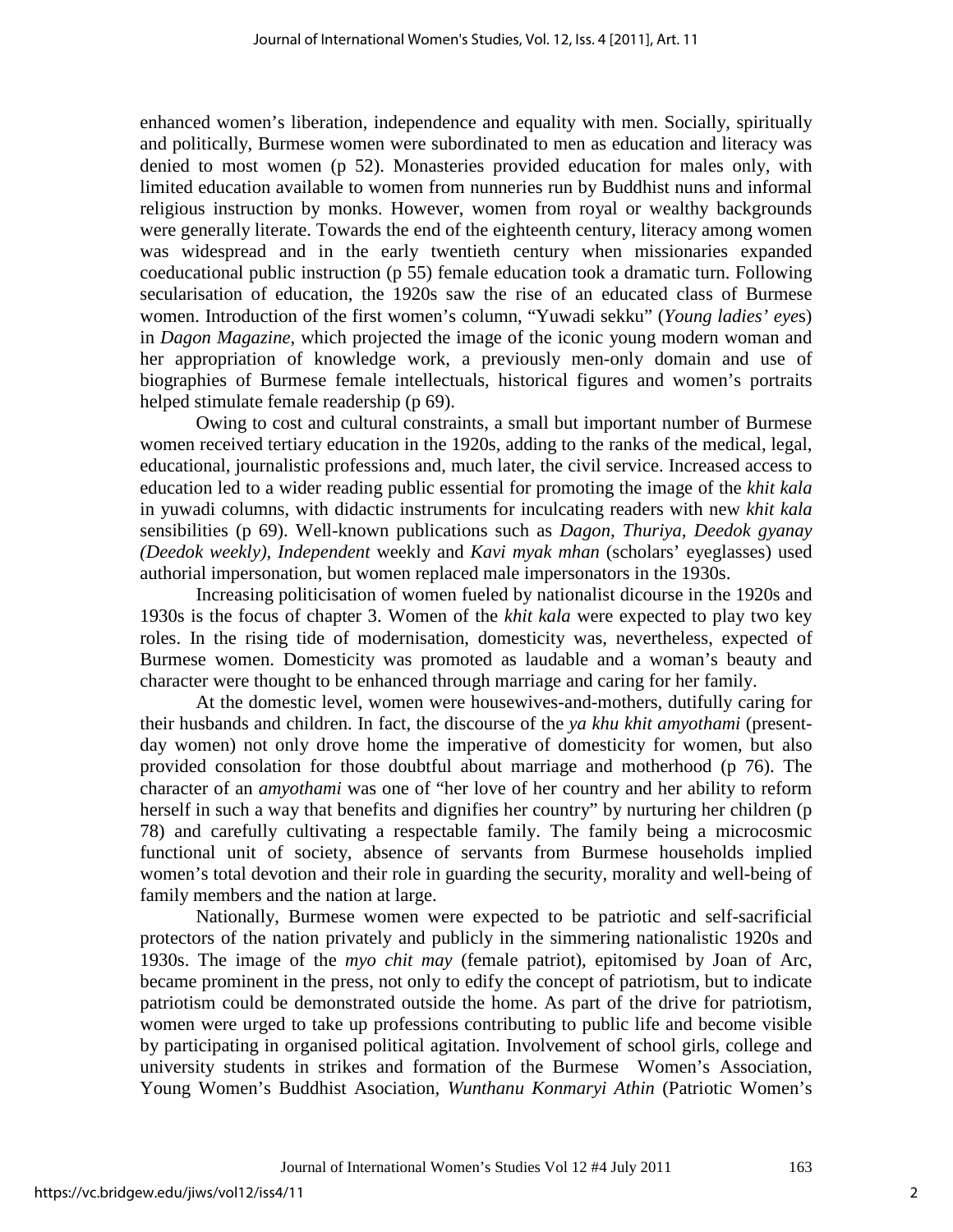Association) and the militant *Dobama Asiayone* (our Burmese Association), signalled women's involvement in nationalist agitation for change.

Chapter 4 discusses what it meant to be an up-to-date or modern woman (*khit hmi thu*) in Burma in the light of the rising culture of consumerism. In colonial Burma, fashion served as a powerful trope for modernity and dress codes were seen as embodying "larger social and cultural ethics and norms and make powerful statements about identity" (p 97). The chapter dissects the image of the *khit kala*, creating a dichotomy that emphasises different approaches to bodily practices relating to health, hygiene, and beauty, self-improvement and self-fulfilment women adopted.

On the one hand was the fashionista, the epitome of the *khit hmu thu* as consumer, referred to as a girl/daughter of the advancement era (*tet khit thami*) or fashionable woman (*khit hsan thu*), who was pre-occupied with self-indulgent consumption (p 96). *Khit hsan* fashion or intermixed and multi-valent outfits of uncertain origin was a hybrid of local and foreign understandings of femininity and defied fixed interpretations. It appealed to Burmese women (and men) wishing to 'modernize their image without imitating their colonizers' (p 104) and became popular with the ubiquitous *khit khu thu* image in films and advertising, but caused disquiet in the 1920s, 1930s and 1940s because it was seen as conspicuous consumption, frivolous and decadent, and involved sacrificing the pure and authentic self for imitation of the foreign, thus a betrayal of the *amyo*. These critiques are the essence of Chapter 6.

On the other hand was the less glamorous housewife-and-mother (*ein shin ma*), an "adult and a thoroughly domesticated woman" associated with wise and dutiful consumption. The *khit hmi* housewife-and-mother became a target of fashion as the need arose to modernise the home and use technologies and commodities for sanitation, family health and conjugal bliss (p 113). Modern education system and notions of scientific progress made medicalisation and sanitisation of pregnancy, childbirth and child upbringing, contraceptives, baby products, children's clothing, furniture and household goods, hygienic products and medicines important issues for women. Western-hygienic and health-related products served as dominant markers of modernity and development (p 116). However, the housewife-and-mother could modernize her home without necessarily Westernizing it. Advertisements invariably triangulated consumption, modernity and fulfillment, and consumption was typically portrayed as leading to self-actualization and instant gratification.

As representations, the fashionista and housewife-and-mother were two opposite figures. The formerl was fresh, youthful, unattached and associated with frivolous consumption and "technologies of the self". She "appeared on the covers of magazines and journals, as leading characters in short stories, novels and films, and in sensationalist discusssions in the press on the merits and demerits of women's fashion". The housewifeand-mother, an older and more mature version of the fashionista, was associated with wise consumption and dutiful care of her family, "never in the limelight and was relegated to women's sections of periodicals" (p 96). In spite of these differences, the fashionista and housewife-and-mother were closely linked to conspicuous consumerism, which both saw as a way of being *khit kala*.

Racism, particularly that involving restrictions or frowning upon marital and/or sexual relations across the 'colour bar', is a sensitive issue in colonial and postcolonial discourse, as the case of apartheid South Africa amply demonstrated. In chapter 5, Ikeya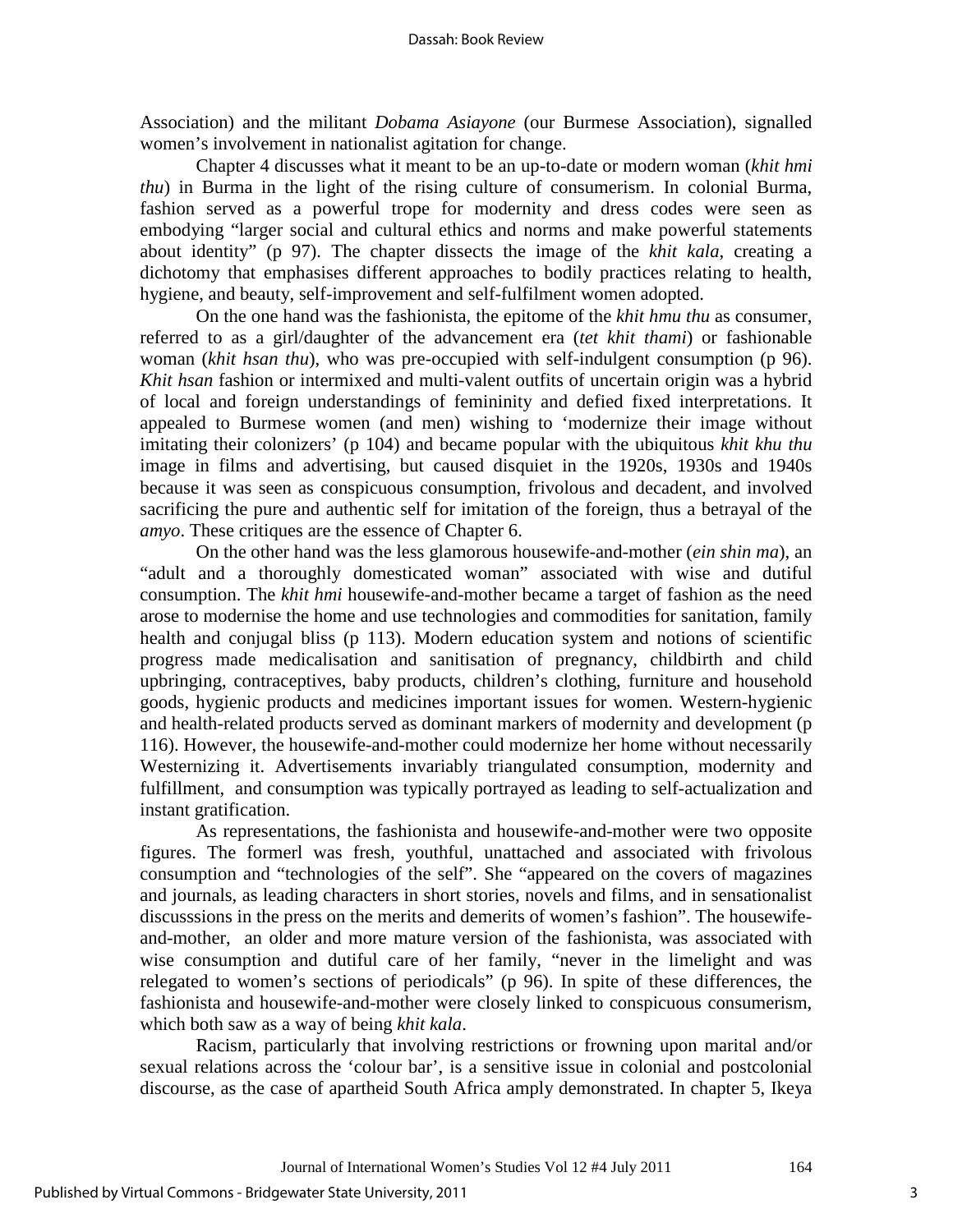examines the increasing outcry in colonial Burma against intermarriages and miscegnation between local women and non-Burmese men, involving colonists themselves, immigrants and migrant workers. In fact, the intermarriage issue was one of the major causes of the 1938 Burma Riots because it reflected nationalists' need for a stable and "easily identifiable" community of *bama* people bounded by "one blood, one soul" (p 141).

Criticisms of Indo-Bumese marriage indicated co-existence of biological and cultural racism based on class, manners and behavior, social customs, and religious beliefs and practices. Anglo-Burmese marriages were considered beneficial and acceptable because the women were "marrying up the social and class hierarchy", whereas Indo-Burmese marriages were frowned upon as demeaning relationships. In the latter case, the women were commonly referred to as *kala ma* and their children constituted the "*kabya* problem". Particularly repugnant to Burmese men, because it was perceived as threatening "a spiraling destruction of Burmese race, culture, and society" (p 121), were Indo-Burmese marriages and continued immigration of Indians to Burma, dubbed the "Indian menace", which ultimately assumed nationalist overtones.

A number of factors were implicated in men's problematisation of wives, mistresses and mixed race children of foreign men, namely: intensified nationalist appeal for women as keepers of tradition to safeguard the purity of Burmese (Buddhist) culture, codification of religion and race, entrenchment of cultural racism and growing indebtedness and poverty of Burmese men as a result of the Depresion of the 1930s. Also, influx of single male immigrants from England and British India displaced Burmese men from influential political and socieconomic positions. As a result, they could not meaningfullyl advance Burmese women socioeconomically through marriage (p 122). However, it was not only Burmese men who viewed foreign intermarriages with distaste. Colonial authorities themselves, for a number of reasons, including payment of higher salaries to married officers, increased cost of housing, travel and education, favoured cohahitation and did encourage illicit connections and prostitution. In the climate of the 1920s and 1930s, a Burmese woman's personal choice of whom to marry was inextricably linked to political and national affiliations and became an indicator of her patriotism. Sex and subversion converged on her body, which became the battleground for fueling or resisting colonialism (pp 140-141).

The self-indulgent, frivolous fashionista who, like the wives and mistresses of foreigners, was represented as unpatriotic and subjected to vitriolic press diatribe is the focus of chapter 6. In the Burma of 1930s, *khit hsan thu* fashion was an object of derision and women wearing them were harassed. Although Burmese men also embraced *khit san* fashion, the brunt of media criticism was directed solely at *khit hsan thu*, conveniently leaving out the *khit hsan tha* (fashionable lad). The deliberate choice of *khit hsan thu* for derision was not driven by purely nationalistic sentiment. The humiliating experiences of colonialism had robbed Burmese men of their manhood and virility in several ways: defeat, continued subjugation, economic marginalization worsened by the Depression and easy access of Burmese women's bodies to foreign men. Lambasting the *khit hsan thu* reflected Burmese men's need to control, stabilize and discipline women in an attempt to remasculinize themselves by circumscribing women's political, social and cultural roles since denouncing them amounted to denouncing their mobility and self-actualization (p 162).